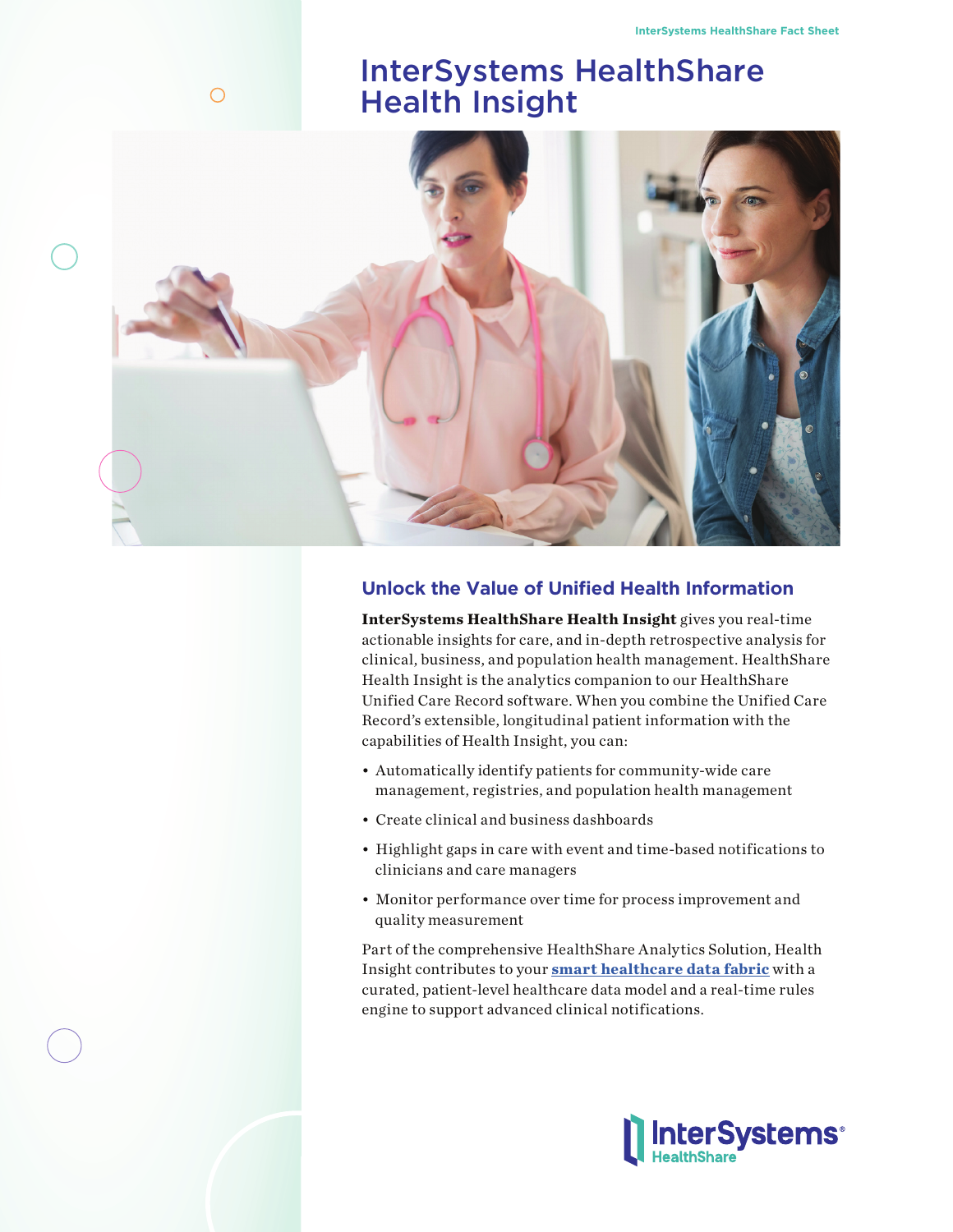### **Healthcare Data Model Designed for Analytics**

j At the heart of Health Insight is a curated healthcare data model that makes HealthShare data available for use by report writers, analysts, and data scientists. This patient-centric data model spans multiple domains including, but not limited to clinical, claims, and social determinants, and can be expanded to revenue cycle management. As you extend the information in your unified care record, the healthcare data model extends your analytics capabilities to match.

#### **Data Quality Management**

High quality decisions require high quality data. So, Health Insight tracks and exposes the sources of the data it contains, including information such as the sending facility and coding standards in use. This helps ensure provenance is known, can be vetted, and can be trusted. When relevant data in the Unified Care Record changes, and is propagated to Health Insight, consistency checking monitors these and other trends over time so you can explore and continually improve data quality.

#### **Dynamic Intelligence for Actionable Insight**

With a single lab result, missed appointment, or emergency room visit, an individual can move from one population cohort to another. Health Insight monitors your data pipeline from across your health and care ecosystem to identify relevant events, or the absence of events, and then dynamically updates the patient cohorts of interest to your team. Dynamic cohorts can be included in clinical and business workflows to optimize decision making and care by:

- Clinicians and care managers, who can subscribe to notifications for Emergency Department admissions, abnormal lab results, and other clinical events.
- Quality managers, who can subscribe to notifications based on performance over time, or missing events, to identify gaps in care or changes to calculated risk scores
- Population health managers, who can leverage dynamic cohorts to focus resources on the most vulnerable members of a population

With actionable insight delivered into your workflow at the point of decision – EHR, dashboard, or wherever you spend your workday – Health Insight's dynamic cohorts help to close the loop on information management.

# **Built-In Dashboard and Reporting Capabilities**

Health Insight includes a set of OLAP cubes to support end-user dashboards. Drag and drop analysis capabilities enable non-technical users to examine the data at any level, performing complex queries with ease. Health Insight dashboards display live business metrics. Sample dashboards and templates minimize the time and effort to create your own syndromic surveillance, performance measurement, or business management reporting.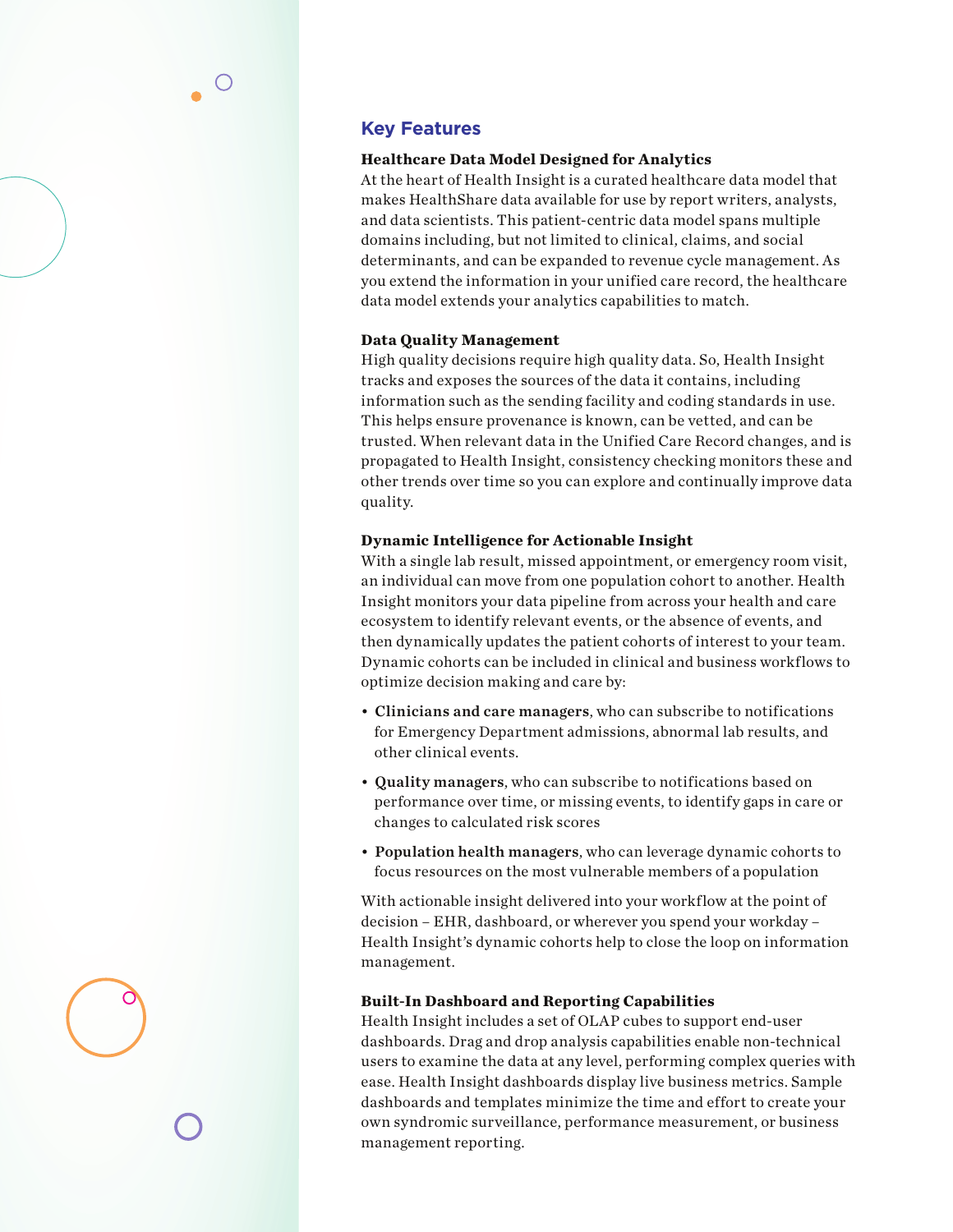#### **Connected to Your Entire Analytics Architecture**

Health Insight becomes even more valuable when paired with InterSystems IRIS Adaptive Analytics to democratize efficient data access across your entire organization. Adaptive Analytics lets nontechnical users create purpose-built OLAP cubes from your populated healthcare data model for analysis and visualization through their business intelligence tool of choice, such as Microsoft Excel, Power BI, or Tableau. The Adaptive Analytics **universal semantic layer** and data virtualization allow data stewards to make data accessible to users without the need to expose complex data structures, tables, or relationships. At the same time, data scientists can easily leverage machine learning tools and environments such as **InterSystems Integrated ML**, **DataRobot**, and H2O.ai.

## **Flexible Deployment Options**

On premises, cloud, or managed service deployment options provide flexibility for customers while InterSystems ensures that all options meet the highest standards for reliability, performance, security, and customer support. InterSystems Managed Services enables you to leverage everything HealthShare Health Insight has to offer without having to purchase, install, or maintain the infrastructure.

# **Analyze and Act on Aggregated Data with Confidence**

Becoming a data-driven organization requires reliable, quality data and trustworthy analytics. InterSystems helps you with both. No other company knows the acquisition and curation of health data as well as InterSystems. Currently, over 1 billion health records worldwide are managed using our technology. HealthShare Health Insight is part of our comprehensive HealthShare Analytics Solution, which leverages over 40 years of InterSystems interoperability, data management, and data harmonization expertise to simplify the process of getting critical insights from your data. Insights that patients, providers, administrators, and payers can trust.

#### **To Learn More**

Visit **InterSystems.com/healthinsight**. To find contact information for your local InterSystems office, visit **InterSystems.com/offices**.

**LEARN MORE ABOUT HEALTH INSIGHT AND ALL OF THE PRODUCTS WITHIN THE HEALTHSHARE SUITE AT INTERSYSTEMS.COM/ HEALTHSHARE.**